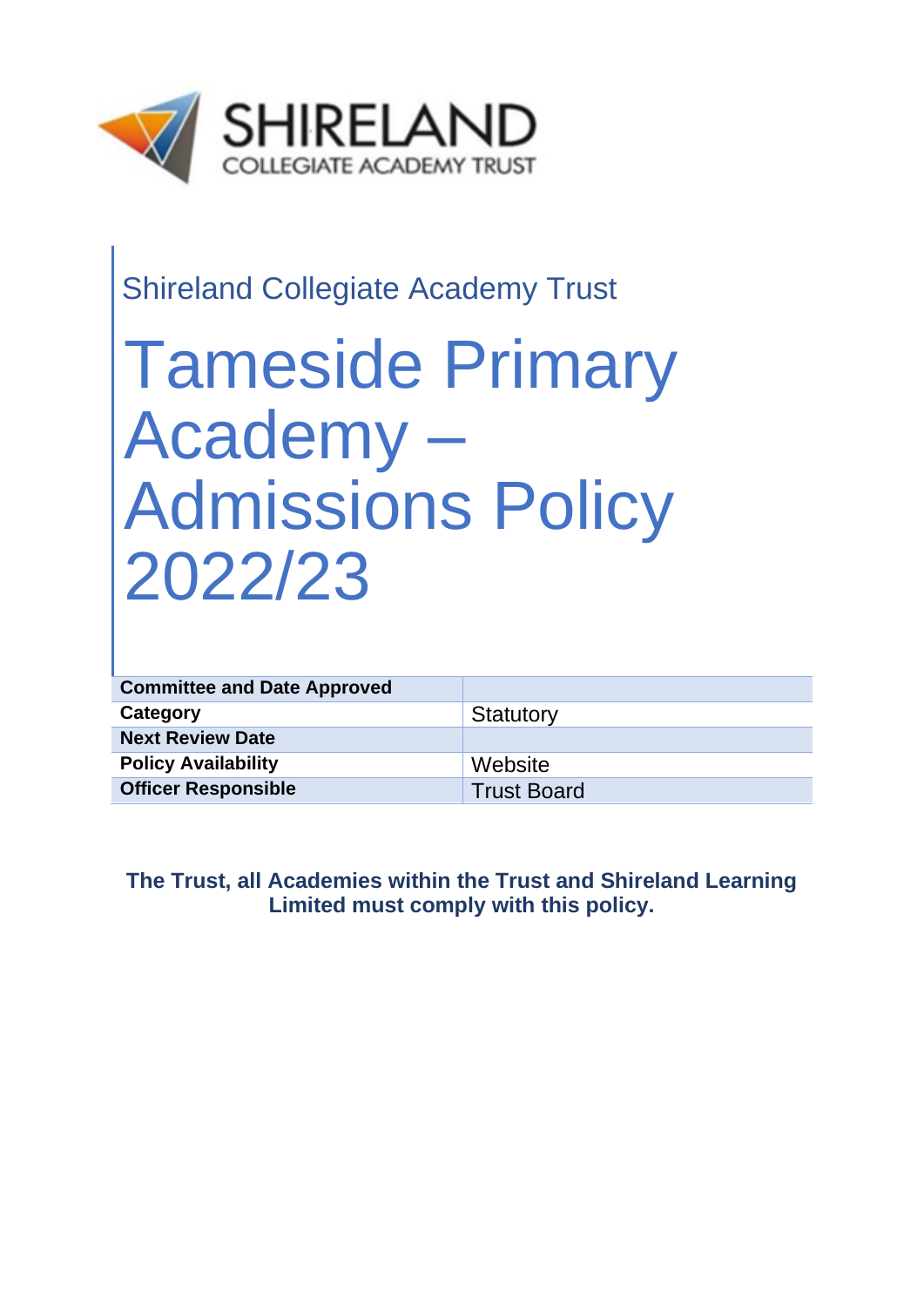### **Contents**

| 1. |  |  |
|----|--|--|
| 2. |  |  |
| 3. |  |  |
| 4. |  |  |
| 5. |  |  |
| 6. |  |  |
| 7. |  |  |
|    |  |  |
| 1. |  |  |
| 2. |  |  |
| 3. |  |  |
| 4. |  |  |
|    |  |  |

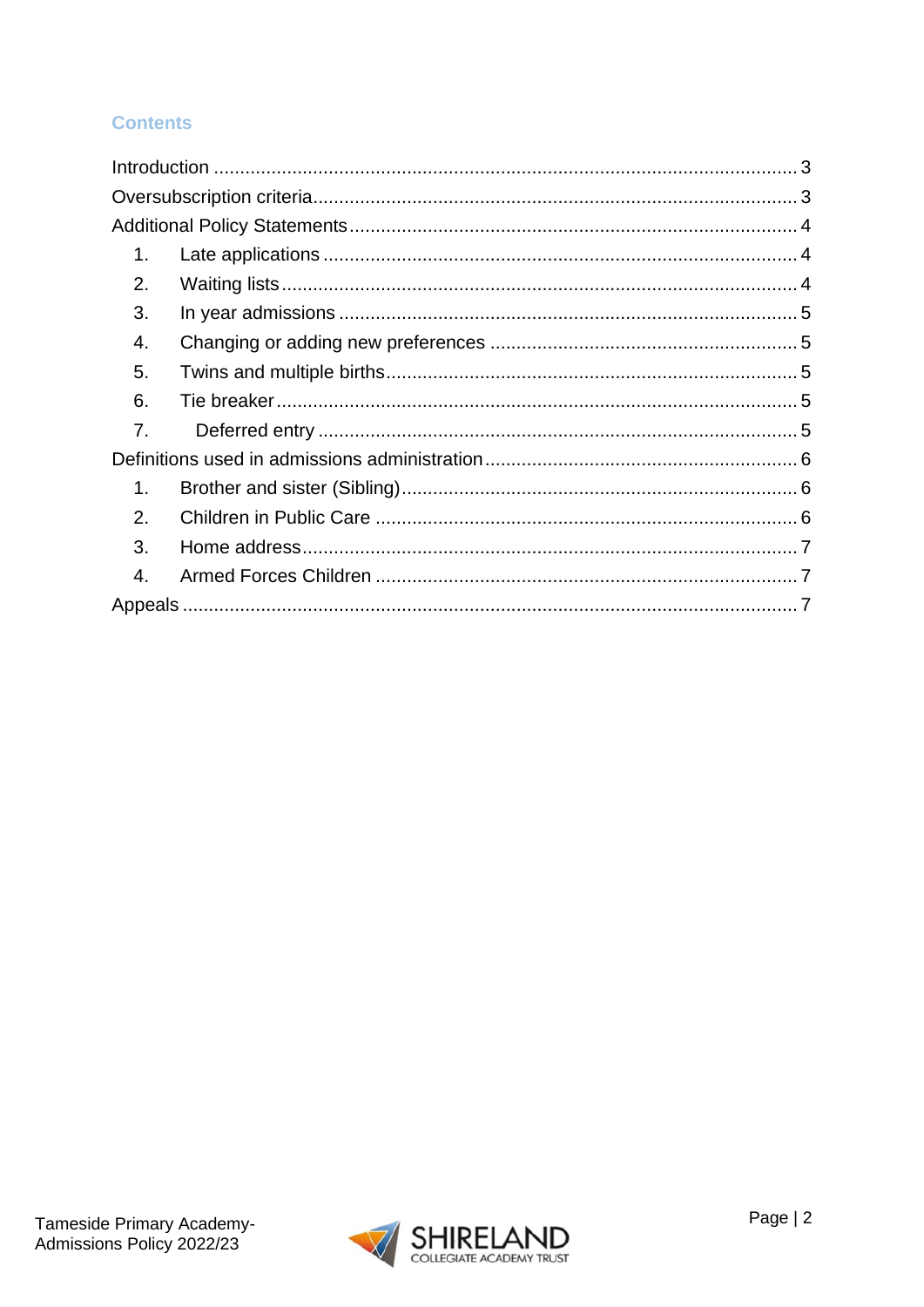#### <span id="page-2-0"></span>**Introduction**

Tameside Primary Academy (TPA) has a Published Admission Number of 60 for children who reach the age of 5 during the ensuing school year. Where the number of applications is lower than the school's admission number, all applicants will be admitted. If there are more applications than places available then all applications received by the Local Authority's designated closing date for receipt of applications will be considered, together and at one time by a committee of the Governing Body.

## <span id="page-2-1"></span>**Oversubscription criteria**

If the number of applications for a particular year group exceeds the number of places available, the following criteria will be used: -

- 1. A 'looked after child' or a child who was previously looked after but immediately after being looked after became subject to an adoption, child arrangements, or special guardianship order including those children who appear to have been in state care outside of England and ceased to be in state care as a result of being adopted.<sup>1</sup>
- 2. Children with a particular medical condition. Applications submitted under this criterion must be accompanied by a medical declaration form (ASU75M) signed by the child's general practitioner or consultant confirming the condition, detailing the child's needs and specifying why, in their opinion, the preferred school is the only or most appropriate to meet the child's needs. All applications under this criterion will be assessed by the local authority to decide whether the child's needs can be met most appropriately by the preferred school.
- 3. Children having a brother or sister at the preferred school (not nursery) at the time of admission.
- 4. Children prioritised by distance measured in a straight line from a child's home to the school's main entrance.<sup>2</sup> In all cases, should the number of applicants exceed the number of places available, places will be allocated on the basis of distance between home and school, as measured in a straight line from home to the school's main entrance with priority being given to those living closest to the school.

NB. Children with an Education & Health Care Plan (EHCP) (previously known as Statement of Educational Needs), naming a particular school will be admitted before all other applicants.



 $1$  A looked after child is a child who is (a) in the care of a local authority, or (b) being provided with accommodation by a local authority in the exercise of their social services functions as defined by section 22 (1) of the Children Act 1989 at the time of making the application for a school place

<sup>2</sup> Measured from the Local Land and Property Gazetteer address base for the property.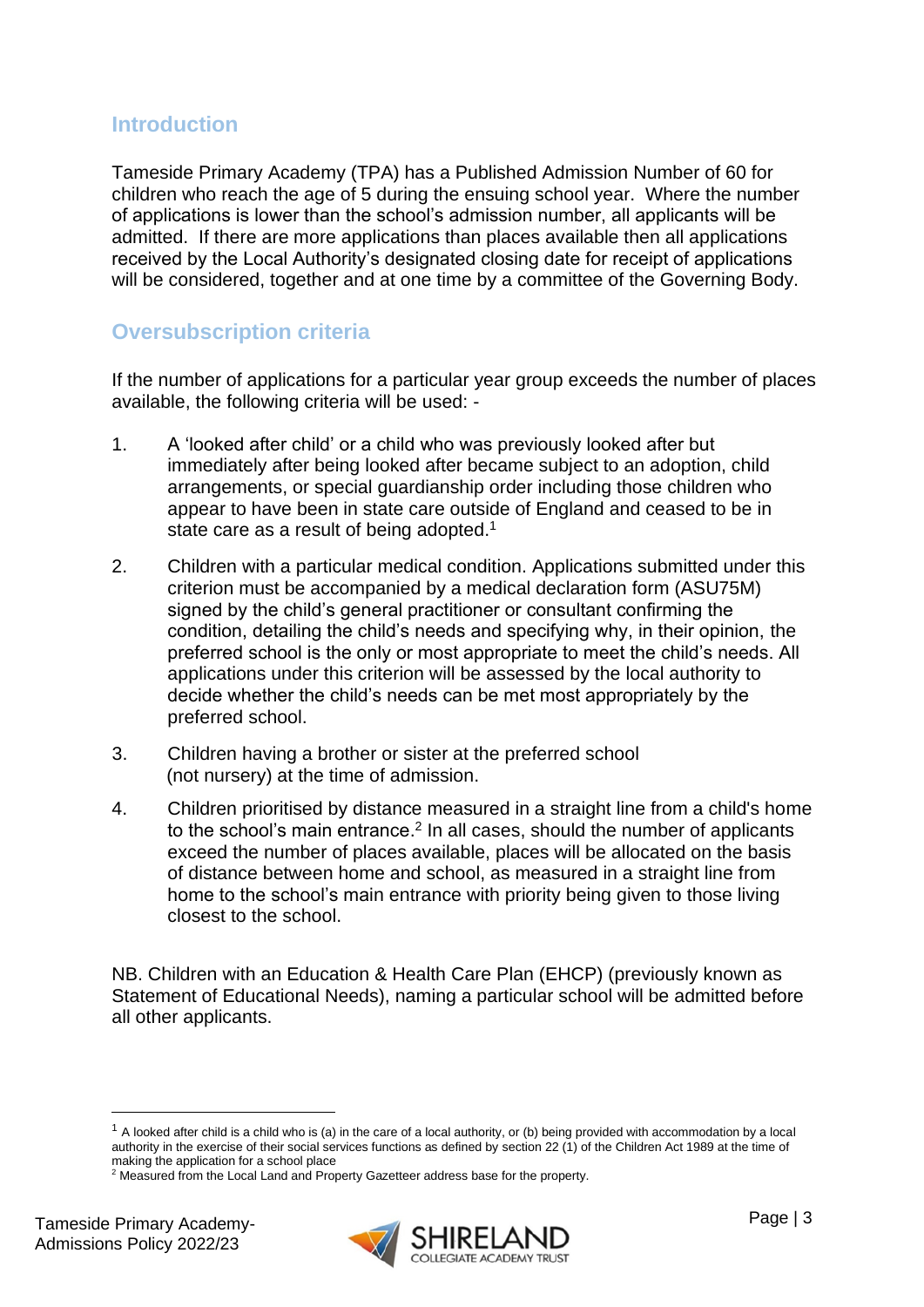#### <span id="page-3-0"></span>**Additional Policy Statements**

The following additional policy statements are included in the admission arrangements for 2022/2023:

#### <span id="page-3-1"></span>**1. Late applications**

Late applications for places will only be considered alongside those received by the closing date under the circumstances defined below. If your application is received after the closing date and not covered by one of the circumstances below then it will be processed after consideration of all on time and accepted late applications.

- When the applicant has bought, rented or leased a house or flat and has moved into Sandwell after the closing date, but before the allocation of places has been made.
- When the applicant has moved home within Sandwell to an address more than three miles from their previous address but closer to the preferred school after the closing date but before the allocation of places has been made.
- When a child who is in public care (looked after) or was previously in public care moves into Sandwell after the closing date, but before the allocation of places has been made.
- When a sibling has commenced at the preferred school after the closing date but before the allocation of places has been made.
- When the applicant is a single parent and was prevented from submitting their application on time due to long term illness of more than six weeks duration from the date on which application forms became available.

#### <span id="page-3-2"></span>2. **Waiting lists**

Places will be offered initially to applicants whose forms have been received by the closing date or whose application has been considered as being made on time (under 1 above).

Any preferences which cannot be met following the application of the admission priorities together with any late requests which have been made and which the local authority does not consider as being late for a good reason will be put on a waiting list which will be ranked in accordance with the published admission priorities.

Waiting lists will be maintained until the end of the autumn term proceeding the year of entry and will then be discarded.

Places will only be offered from the waiting list in the event that the number of confirmed offers (including those offered as a result of independent appeals) is less than the published admission number.

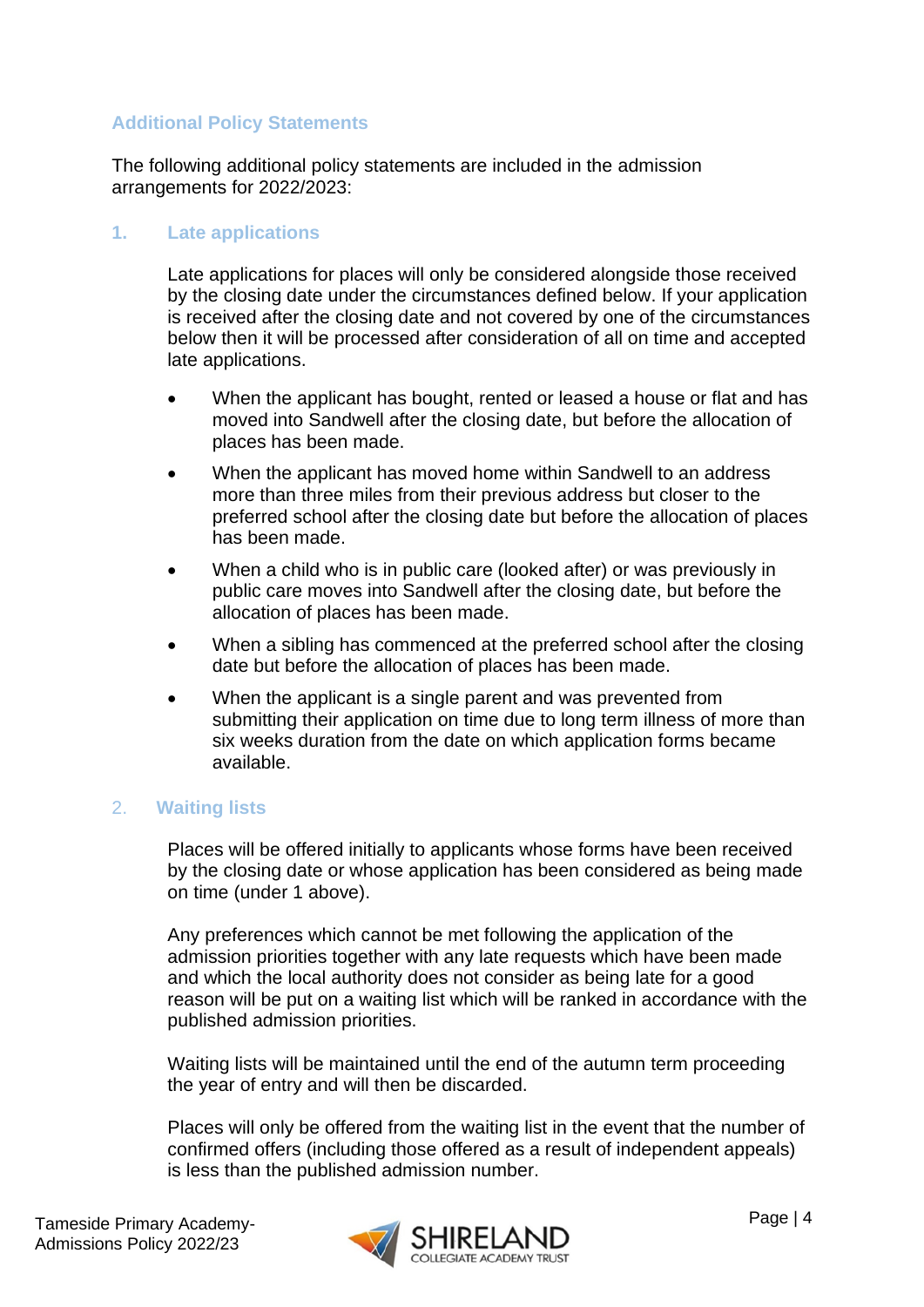#### <span id="page-4-0"></span>**3. In year admissions**

An application can be made for a place for a child at any time outside the normal admission round and the child will be admitted where there are places available. To apply for a place other than the normal intake into the reception class, parents must apply using the in-years application form available on Sandwell Local Authority's website [\(Changing schools | Sandwell Council\)](https://www.sandwell.gov.uk/info/200303/school_admissions/2053/changing_schools).

Where there are places available but more applications than places, the published oversubscription criteria, as set out for the normal round of admissions, will be applied.

Parents will be advised of the outcome of their application in writing from the Sandwell Local Authority and, where the decision is to refuse their child a place, have the right to appeal to an independent appeal panel.

#### <span id="page-4-1"></span>**4. Changing or adding new preferences**

Once a parent/carer has submitted an application they will be able to amend it online before the closing date. However, if the closing date has passed it will not be possible unless they meet the criteria to be considered as a "late" application (in 1 above).

#### <span id="page-4-2"></span>**5. Twins and multiple births**

Special conditions will apply in the event that one child from a set of twins or other multiple births does not gain admission to the preferred school through the admissions criteria. The local authority will exceed the admission number for the school concerned to prevent separation of twins or children from multiple births.

#### <span id="page-4-3"></span>**6. Tie breaker**

In the event that two or more applicants tie for last place during the allocation process the final place shall be decided by the tossing of a coin.

#### <span id="page-4-4"></span>**7. Deferred entry**

Parents may seek a place for their child outside of their normal age group, for example, if the child is gifted and talented or has experienced problems such as ill health. In addition, the parents of a summer born child may choose not to send that child to school until the September following their fifth birthday and may request that they are admitted out of their normal age group – to reception rather than year 1.

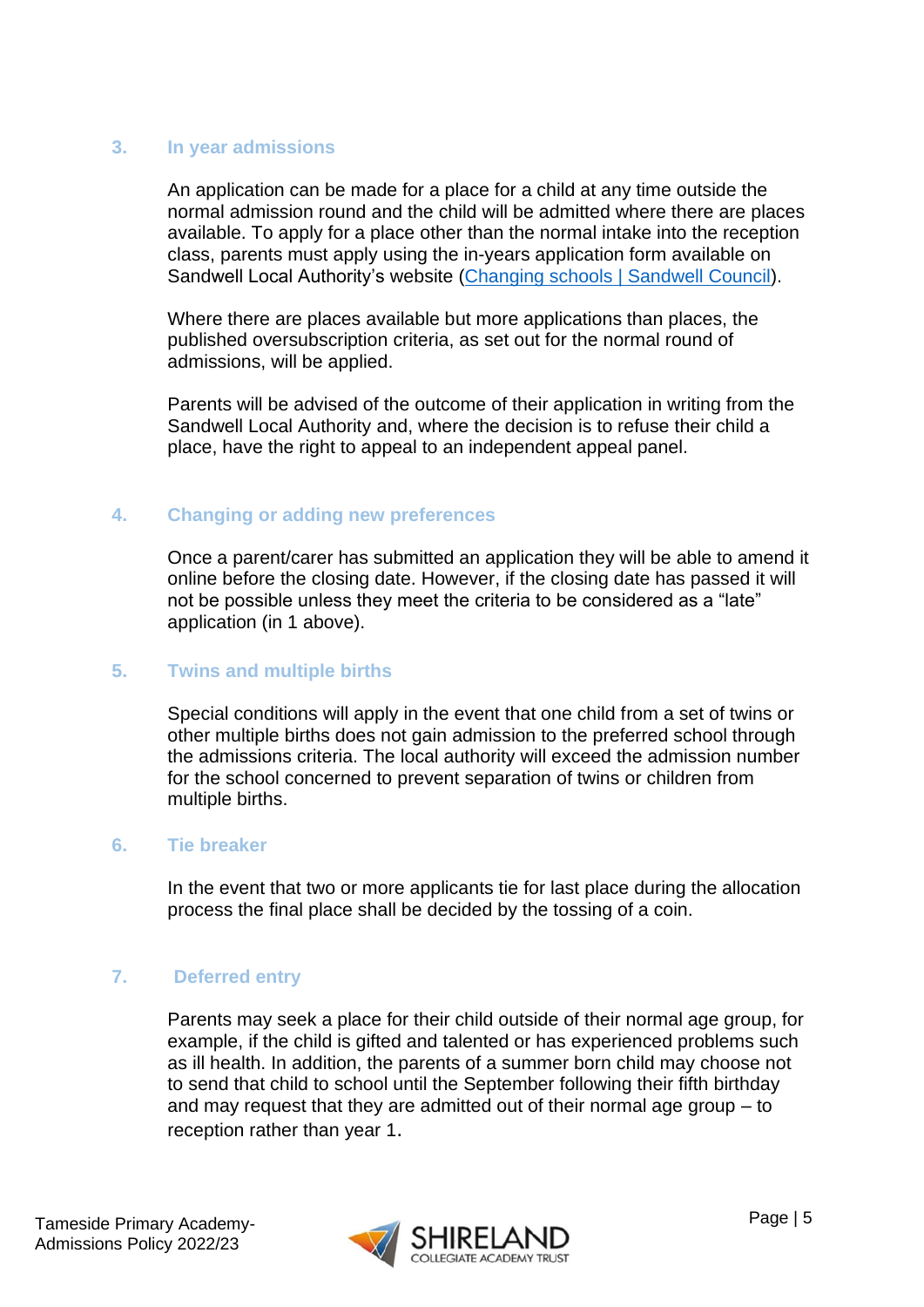# <span id="page-5-0"></span>**Definitions used in admissions administration**

#### <span id="page-5-1"></span>**1. Brother and sister (Sibling)**

The definition of a brother or sister is:

- (a) a brother or sister sharing the same parents\*;
- (b) a half-brother or half-sister, where two children share one common parent\*;
- (c) a stepbrother or stepsister, where two children are related by a parent's marriage\*;
- (d) adopted or fostered children\*, \*and living at the same address;
- (e) children of unmarried parents and living at the same address.

It does not include:

- (a) cousins or other family relationships;
- (b) brothers or sisters who, at 1 September in the year of entry will not be registered pupils at the preferred school (not including nursery);
- (c) brothers or sisters who, at 1 September in the year of entry will be in the sixth form at the preferred school.

#### <span id="page-5-2"></span>**2. Children in Public Care**

A child in public care means a child who is (a) in the care of a local authority, or (b) being provided with accommodation by a local authority in the exercise of their social services functions as defined by section 22 (1) of the Children Act 1989 at the time of making the application for a school place.

An adoption order is an order under section 46 of the Adoptions and Children Act 2002.

A child arrangement order (previously residence order) is an order settling the arrangements to be made as to the person with whom the child is to live under section 8 of the Children Act 1989.

Section 14A of the Children Act 1989 defines a special guardianship order as an order appointing one or more individuals to be a child's special guardian (or special guardians).

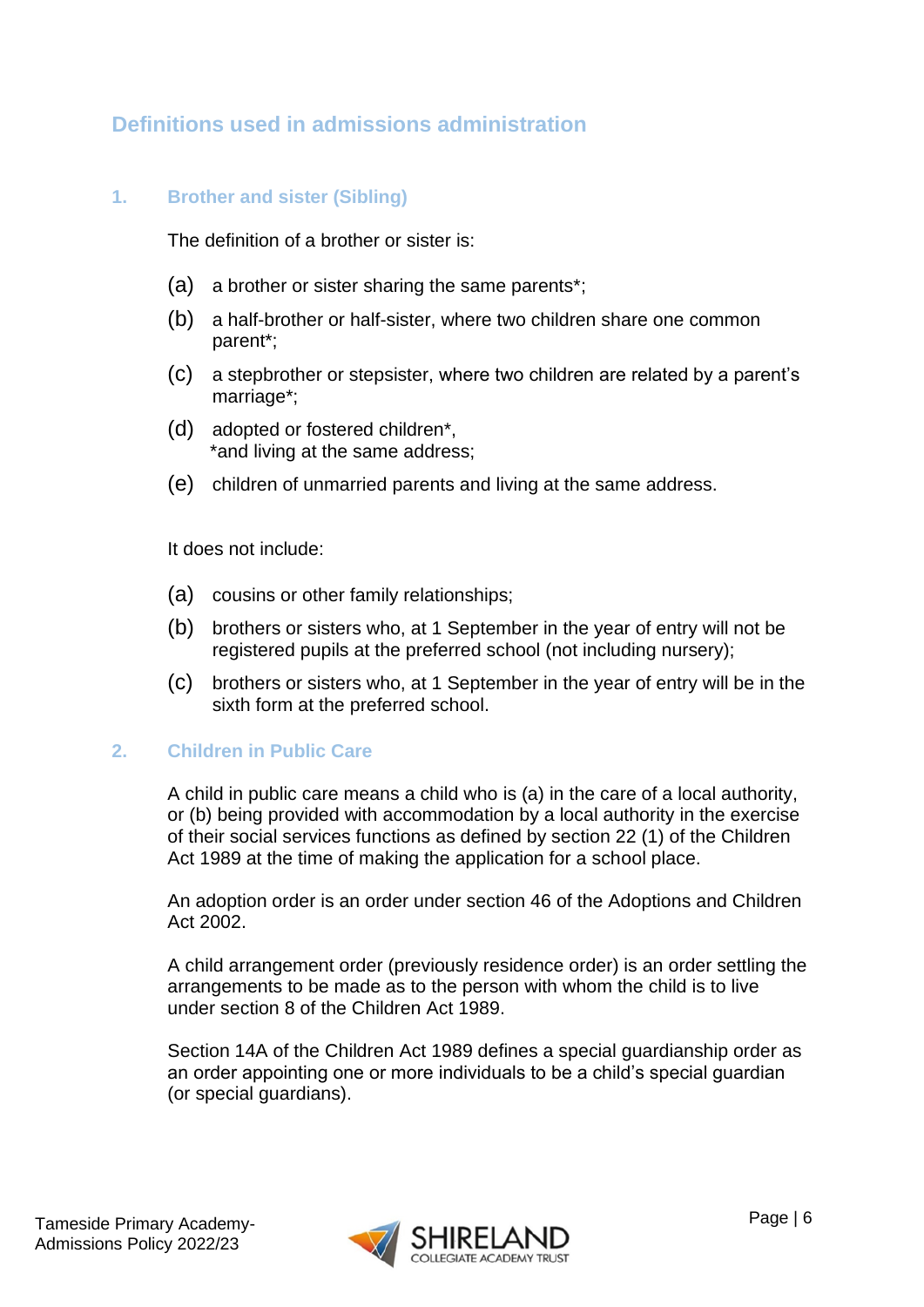#### <span id="page-6-0"></span>**3. Home address**

The home address of a child is the address at which a parent with parental responsibility lives. It may also be the address at which a child resides (and sleeps) for the majority of the school week (Sunday to Thursday night). In the event of a query on the home address we will require two examples from the following list;

- Council Tax
- Tenancy Agreement
- Solicitors letter confirming completion of purchase
- Statutory Declaration from a solicitor

#### <span id="page-6-1"></span>**4. Armed Forces Children**

Sandwell Local Authority understands that families of UK Service personnel often have to move at short notice within the UK and from abroad. If we receive an application along with an official letter declaring a relocation date, then we will be able to arrange a school place in advance of the relocation. Please contact the Admission Team on 0121 569 6765 for further information.

# <span id="page-6-2"></span>**Appeals**

The Governing Body of TPA has contracted the appeals function to Sandwell Local Authority (LA).

If you are unhappy with the school allocated to you (even if it was your first preference) and you wish to appeal, contact the LA's Admission and Appeals Service for an appeal form. Before deciding to appeal, you may wish to contact the Advisory Centre for Education (0808 800 5793) who will provide you with free, impartial advice.

If you choose to exercise your right of appeal, arrangements will be made for you to attend an appeal hearing. The Appeals Panel is independent of the LA and TPA and is arranged by Democratic Services of the Council. The Panel will consist of 3 or 5 members. There will also Admissions & Appeals Page 7 be someone representing TPA (this will be a LA officer) and a clerk from Democratic Services in attendance. At the meeting, you will be invited to say why you would like your child to go to TPA rather than the one offered. The LA officer will explain why a place at TPA has been refused.

You cannot appeal for TPA if you did not list it on your common application form. The LA recommends that you accept the school that has been offered to you even if you decide to appeal for TPA. By accepting the school offered, you will guarantee a school place for your child. If you refuse the place, you are likely to be reducing the options which may be available to you. Accepting the place will have no bearing on the outcome of your appeal.